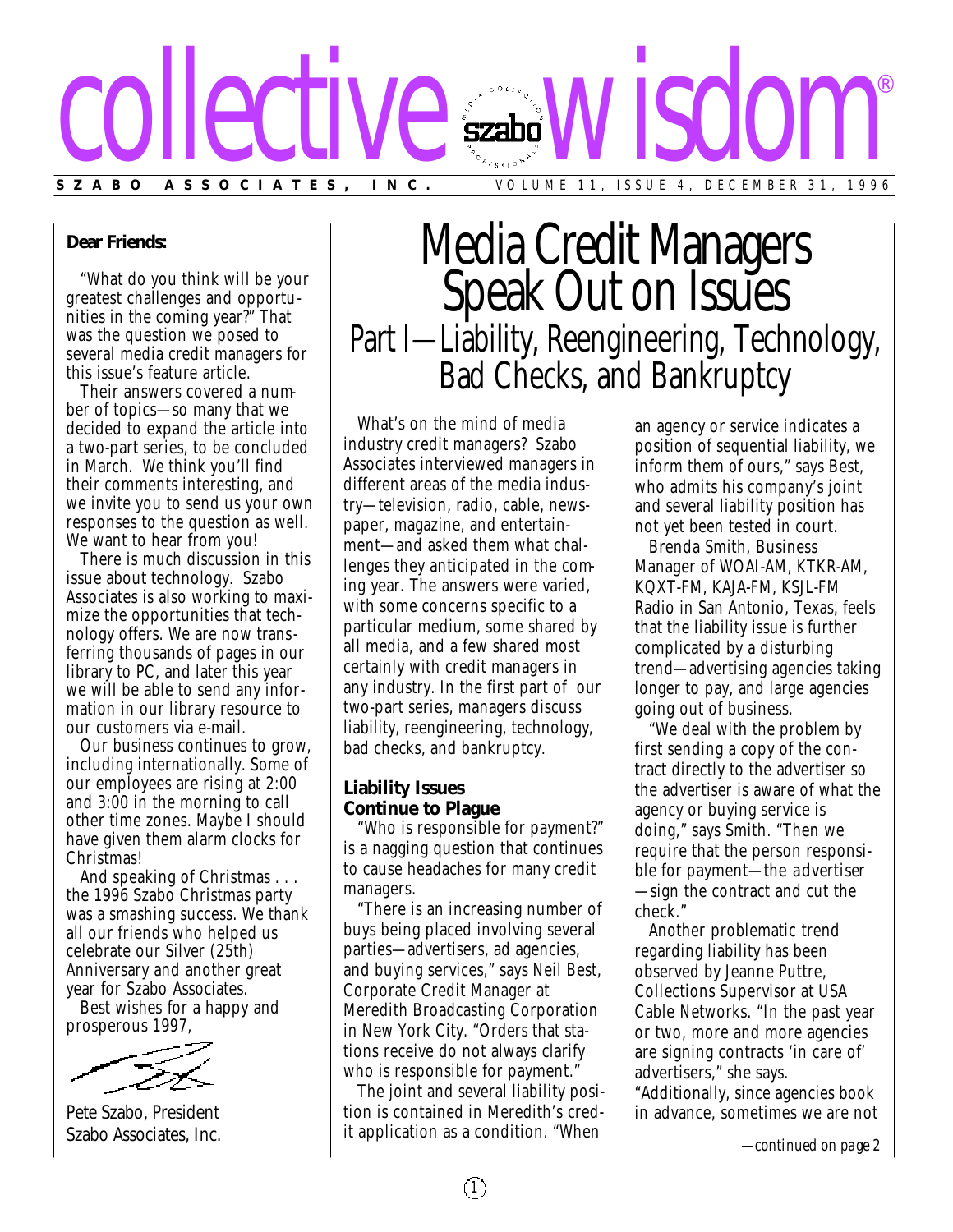## *Credit Managers Speak Out*

*—continued from page 1*

aware at the outset that the agency is placing advertising 'in care of' its client."

Regarding ways to address the problem, Puttre says, "It is now becoming increasingly important to get as much information as possible on the advertiser as well as the agency before extending credit."

Pamela Sharp-Brown, Business Manager of WODT-AM, WQUE-FM, WYLD-AM/FM in New Orleans, La., also runs checks on advertisers represented by agencies, even if the agencies are reliable. "Agencies often will not take the responsibility for payment if the advertiser doesn't pay them," she says. "With a loss of 10 cents on the dollar at 90 days, we need to do what we can to insure someone pays us."

### **Reengineering, Technology Impact Credit and Collections Processes**

Pete Gallo, Credit Manager of USA Today, calls 1997 a "time of change," as technological advances, reengineering and "reallocation of resources" create both challenge and opportunity for credit departments. He feels the transition period will take several years as companies get up to speed with technological advances. "Many companies are changing their organizational structures and consolidating functions into one centralized source," he says. "For example, collections might be separated from credit, and credit might become part of customer service. Of course, many companies are further along the technological curve than others. Some newspapers do not even use PCs, while

others utilize electronic invoicing, which will definitely become more common."

Gallo attributes the current trend of agencies stretching out payment terms in part to the "growing pains" that accompany technological change. "Agencies are themselves undergoing reengineering, creating additional strains on our credit departments to get the money in on time," he says.

Mike Singer, Director of Credit and Collections for The Hearst Corporation Service Center, concurs. "Agencies have definitely been tightening up," he says, "but I honestly don't believe they've made a conscientious decision to withhold payment. It's because their payables departments have been downsized."

Singer believes that the trend among agencies to send out one payment per month rather than weekly is a function of fewer people doing the job. "Of course, we bill throughout the month, and our terms are net 30 days, so we often do not receive payment within 30 days," he says.

Singer states that his toughest problem lately involves his "good" accounts. "In the last six months, I've seen payments slowly slipping," he says. "While payments are not so slow that they're something to get alarmed about, the trend is a fairly steady one, and it's making our DSO go up." Singer's department is looking at various ways to reverse the trend. "We have all payments sent to one central lock box to minimize delays and are working toward faster resolution of billing discrepancies," he says. "I also believe that as more agencies improve their technological capabilities, we will get payments in faster with electronic invoicing and direct deposits."

Jeanne Puttre of USA Networks believes also that electronic data interchange will be a boon to the credit and collections process. "EDI can minimize miscommunication, facilitate money transfers for cashin-advance payments, and eliminate delay tactics," she says. "As EDI becomes universal, a claim that 'the invoice was lost' or 'the check's in the mail' will be a thing of the past."

Technology will also speed the upfront credit approval process. "I believe that in the future we'll spend much less time gathering credit information," says Kathy Clark, Credit Manager at Disney. "We'll have immediate access to that information via technological delivery systems. While we still pay for information services, we're finding that we can obtain similar information through the internet, and we're now working on strategies to accumulate more data that way."

The immediacy and accuracy facilitated by technology can, however, cause discrepancy issues relatively unheard of prior to computerization, according to Neil Best of Meredith Corporation. "Ten years ago, it was understood that if a spot ran within a couple of minutes of time purchased, it was acceptable," he says. "Now, if a spot doesn't match almost exactly to the time purchased, it gets 'kicked out' by the computer, and there's a problem. Additionally, with the amount of information available to the advertiser, particularly demographics, advertisers are more savvy and watchful about how their agencies are buying time."

### **Bad Checks and Bankruptcies Increase**

"Our challenge is constant vigilance," says Bill Wallace, Credit Manager of the *Daily Oklahoman.* "We've had accounts on our books for years, then suddenly they slow up with payments, getting later and later each month," he says. "That's when you realize you've got a Chapter 11 waiting to happen. We have to take a renewed interest in these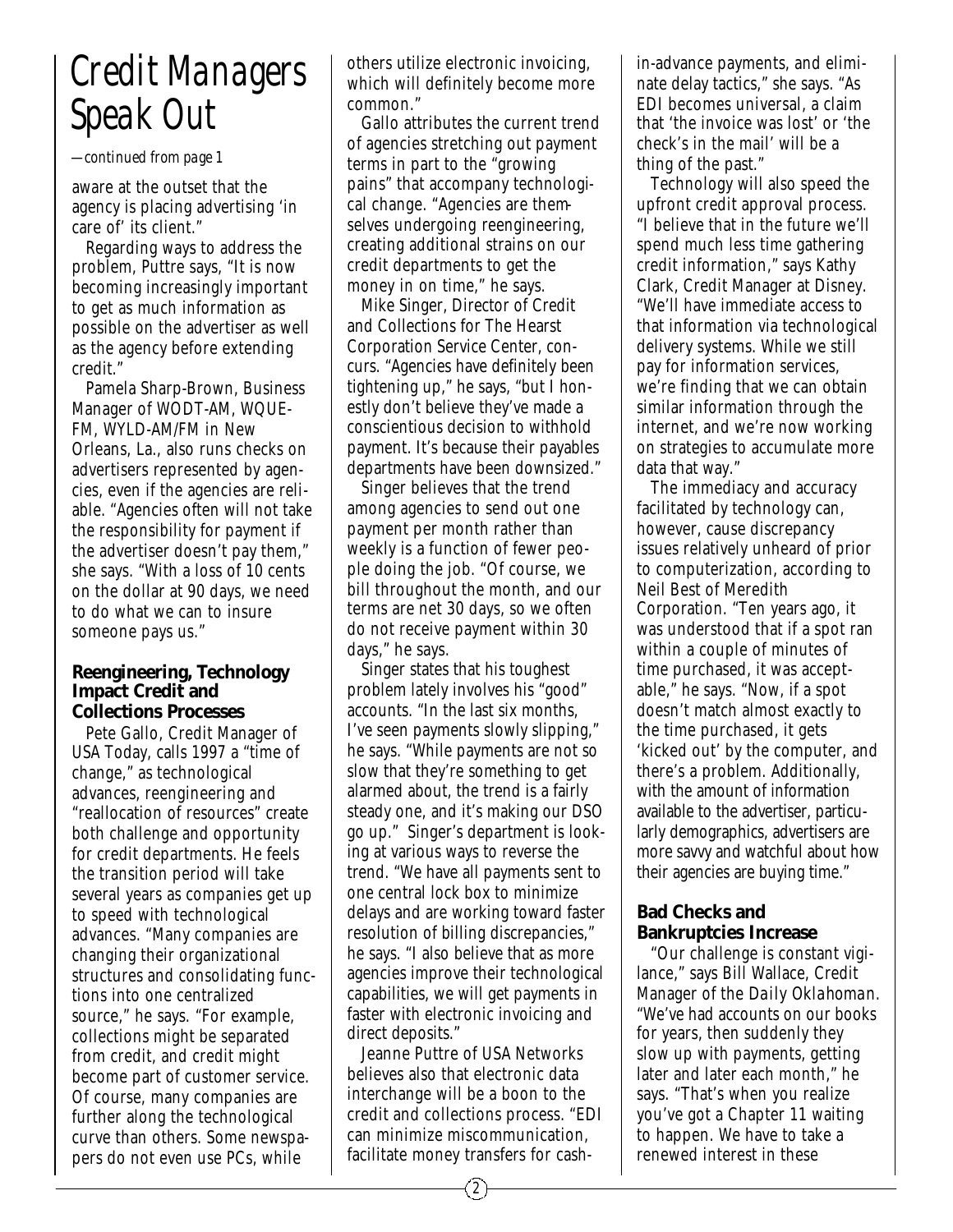accounts, get new D&B reports, and make a recommendation to management on how to handle the problem."

Pamela Sharp-Brown of WODT cites an example of an advertiser that ran spots for five years with no payment problems. "Suddenly the payments stopped coming," she says. "It turned out that the company had been bought out, although the name, address, everything was the same. We lost a lot of money."

Pete Gallo of USA Today speaks of the risks inherent in the retail industry. "There seems to an overabundance of retail outlets compared to the demand for goods," he says, "and the risk filters down to newspapers. There are a lot of discrepancies coming in from retail, and we need to react quickly, putting more emphasis on customer service."

Bea Giordano, Advertising Sales Coordinator for Time Warner Cable Advertising in Newburgh, N.Y., has noticed an increase in bankruptcies and bad checks

among advertisers. "We deal with many small local businesses," she says. "I think many declare bankruptcy as an easy way out. We also have problems with returned checks, particularly among advertisers on our photo advertising channel, where the cost for a 12-second spot is only about \$60-70 per week. I believe they should always pay a month in advance," she says. "This year we required political advertisers to pay in advance, but we still ended up with returned checks later."

Brenda Smith of WOAI deals with cash-in-advance local advertisers by requiring the sales representative to bring in a cashier's check prior to running the spot. "For non-local advertisers, the requirement is a check seven days before the schedule starts, to provide time for the check to clear," she says. "And for out-of-town entertainment enterprises, we require a wire transfer."

"I believe bankruptcies among our advertisers have quadrupled in the last year," says Dee Vickers, Credit Manager of WDIV Television in Detroit, MI. "In the face of

3



"DON'T WORRY, BOSS. I CAME UP WITH A SUREFIRE WAY TO GET EVERYBODY'S ATTENTION AT THE JANUARY SALES MEETING!

#### CALENDAR OF EVENTS

January 13-16 National Association of Television Program Executives *New Orleans, Louisiana*

> February 11-13 Georgia Association of Broadcasters, Radio and TV Institute *Athens, Georgia*

February 19-21 Broadcast Cable Credit Association *San Antonio, Texas*

increasing bankruptcies and having to consider marginal accounts, our credit policy remains the same. We do more credit work up front as opposed to collections. It's important for management to be your ally and understand that the company loses money when an account ages 90 or more days. This revenue is their greatest liquid asset and needs to be protected," she says. "In my opinion, it's better to run promotional spots for the station than to run an ad for someone with bad credit."

Pamela Sharp-Brown of WODT says this year her management instituted an effective way to keep national accounts from aging 90 days. "At the end of a month, if an account hits 90 days, the national rep's commission is charged back, so the national rep gets an adjusted commission," she says. "Then when the money comes in, the commission is added back. It's a real incentive for them to get the money in on time."

*In our March 1997 issue, managers discuss international business and management support. We would like to thank Neil Best, Brenda Smith, Jeanne Puttre, Pete Gallo, Mike Singer, Kathy Clark, Bill Wallace, Pamela Sharp-Brown, Bea Giordano, and Dee Vickers for their contributions to Part 1 of this article.* ♦